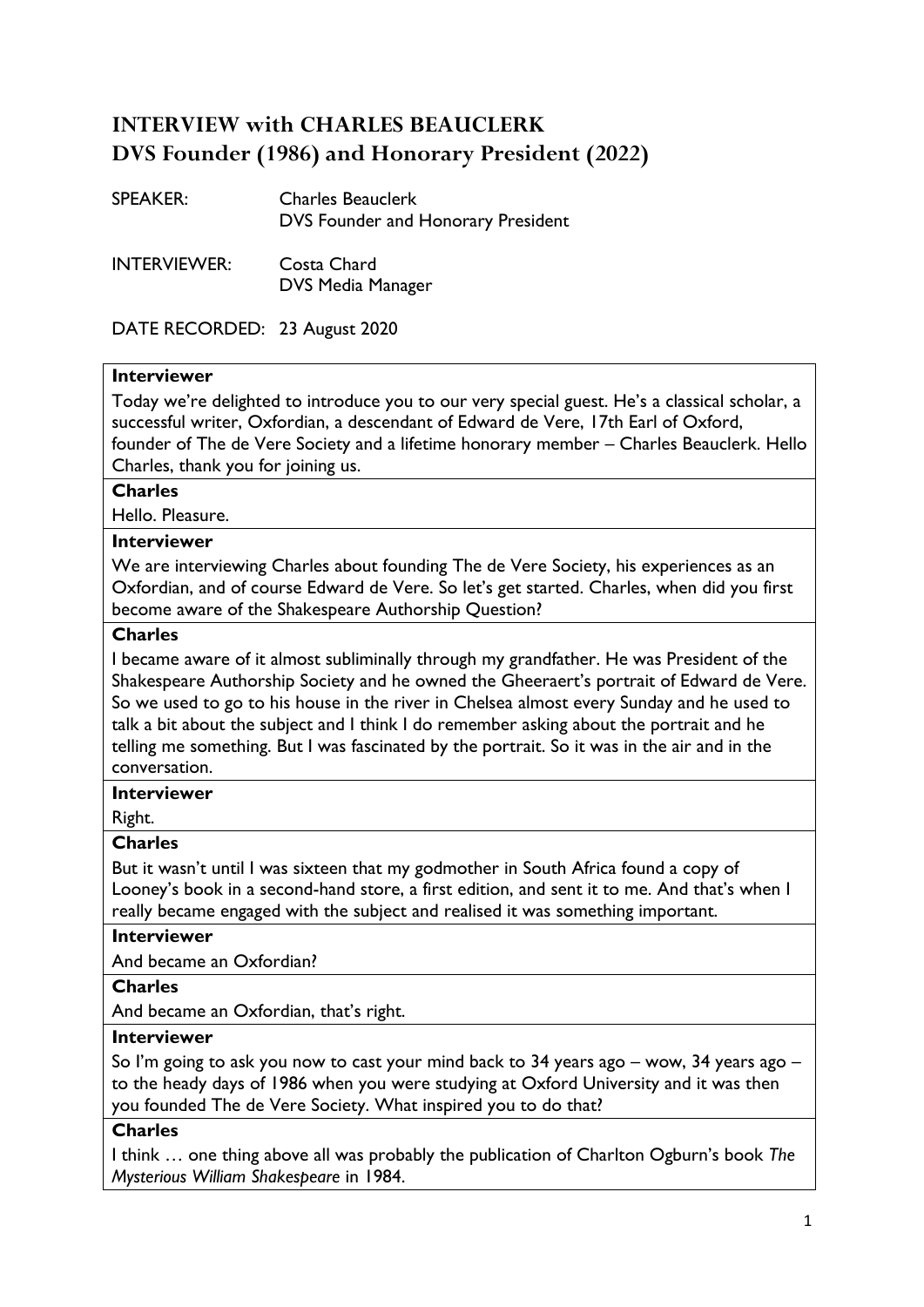# **Interviewer**

Right.

# **Charles**

After Looney's book I hadn't really read much into the subject. But when this book came it was like a thunder clap and I remember I was visiting my grandfather again at his house and he had a copy. He'd been sent a complimentary copy by the publisher and I picked it up and spent the next few weeks reading it. And again it was a transformational experience I think. And I wrote to Charlton and told him of my plan to set up a society when I went to Oxford and he said, 'Oh, come over and stay in South Carolina'.

So I spent probably the year before I went to Oxford, my gap year, preparing and getting ready and meeting as many Oxfordians as I could. Telling them of my plans. And I suppose the two big influences were Charlton Ogburn through his book and also the Millers in Louisiana. That's Judge Minos and Ruth Miller. She'd done an exceptional amount of research and work, had a magnificent library in her house down there, and they had actually bought the portrait of Edward de Vere from my grandfather.

#### **Interviewer**

# No way!

# **Charles**

He never intended to sell it. But he had a financial disaster, he moved to France and he was sending a batch of pictures to Sotheby's when he was not in England at the time, and they went to the house to collect them and that was one that was taken by mistake. So rather tragically it was sold for two thousand pounds.

# **Interviewer**

Gosh.

# **Charles**

Yeah, in 1978. So, anyway, they were very generous in helping and provided me with many books to start The de Vere Society library and so on. So I met them too on that same trip that I met Charlton Ogburn. It was a slightly surreal trip, the Miller section of it, because Judge Miller, who was in his seventies by then insisted that I meet him at Disneyworld first, in Florida and then we'd spend three days there. I thought – three days? And then fly to Baton Rouge from there.

So anyway I said yes. And that was quite an experience. Yes, I mean even down to having breakfast one morning with Hoop-Dee-Doo, this giant bird, presumably with a person inside it. But anyway, they were all very generous, very encouraging and they were both big inspirations and behind the society.

#### **Interviewer**

Amazing, amazing. So when you set it up how was Oxfordianism accepted at Oxford University?

# **Charles**

Well, I guess there were really two reasons I set it up. The first was to – because naively I believed that, you know, I could create a rational debate in the University, that the professors would engage – and I just didn't know at that time. And I just couldn't believe, I thought these people just didn't know about the subject and … but I was in for quite a shock in that sense, there was great hostility from the professors or a wall of silence if you like. But students really embraced it and so our meetings were always very well attended.

Our very first meeting was at Balliol College and I was the speaker at that one. I remember Boris Johnson was one of the people who attended that, our inaugural meeting. So it … but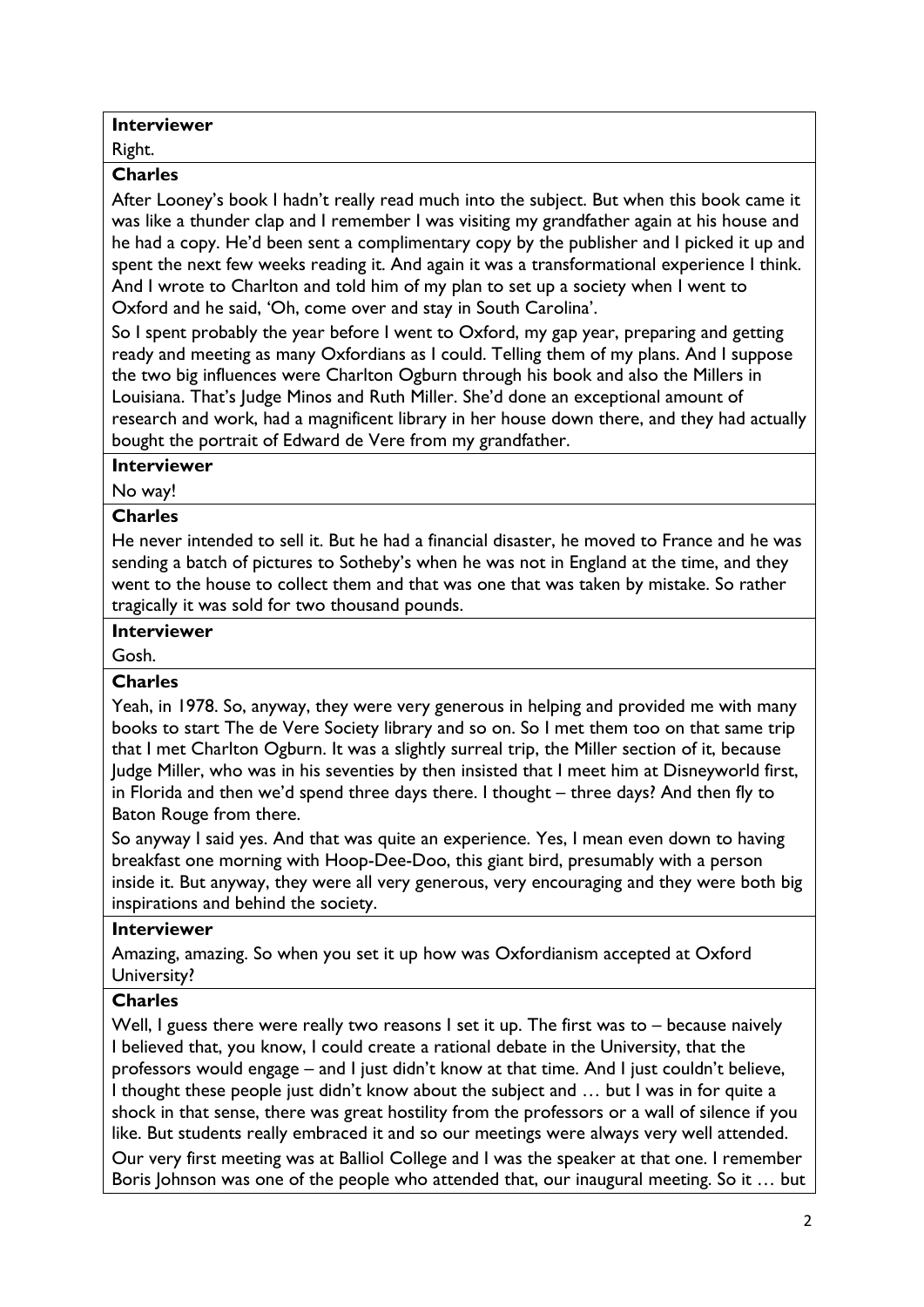anyway, we then had, you know, we had Enoch Powell, we had Lord Trevor-Roper, Hugh Dacre, the historian. So a lot of distinguished speakers and a lot of publicity at the time. I mean, there were lots of newspaper articles about this and I think that was the point, that I wanted to engage people in debate, and the academics in particular, but I also wanted to ensure that Edward de Vere became known as an important Elizabethan figure … because, you know, he was under a shadow, had been for hundreds of years and it was important that people learnt about him, that he was a figure in his own right. So that's why I called it The de Vere Society rather than Shakespeare–Oxford or whatever.

#### **Interviewer**

Yeah.

#### **Charles**

So yes, it was … they were good days and there was great excitement and we had The de Vere Society library there and many people volunteered to be officers of the society. So it was largely run by students. Our Senior Member was a Fellow of All Souls, Dr. Edmund Ford and so on.

#### **Interviewer**

Nice.

#### **Charles**

I think though the funniest experience I had was receiving a letter from A. L. Rowse, the historian ... not long after I had set up the society and he was fulminating against Edward de Vere. And he said, 'You've got plenty of ancestors to be proud of, why don't you leave this wastrel alone?'

#### **Interviewer**

# Really?

#### **Charles**

And he said 'Stop …' – I remember this line – 'Stop this crackpot nonsense promulgated by Dr. Looney L-U-N-Y.' And then he put 'aptly named' in brackets, you know, the usual things. But that just obviously encouraged me the more.

# **Interviewer**

Yes. So you had your difficulties setting that up, OK I understand that.

#### **Charles**

Yes, yes.

# **Interviewer**

Well not long after that in 1988 you organised a Moot Court at Temple Hall with an opposing counsel for William of Stratford and Edward de Vere. Now this was presided over by three Lords?

#### **Charles**

That's right, yes.

# **Interviewer**

Can you tell me how that day went?

#### **Charles**

Well this was done to raise money for the Shakespeare Globe Trust. So the Globe Theatre had not been built then but Sam Wanamaker had been trying to get it built since 1970 and the site had been approved. It was as near as they could get to the original site. And he was tireless in raising money promoting this venture. And so this was an excellent cause and he got behind it, which was really the key to the success of it.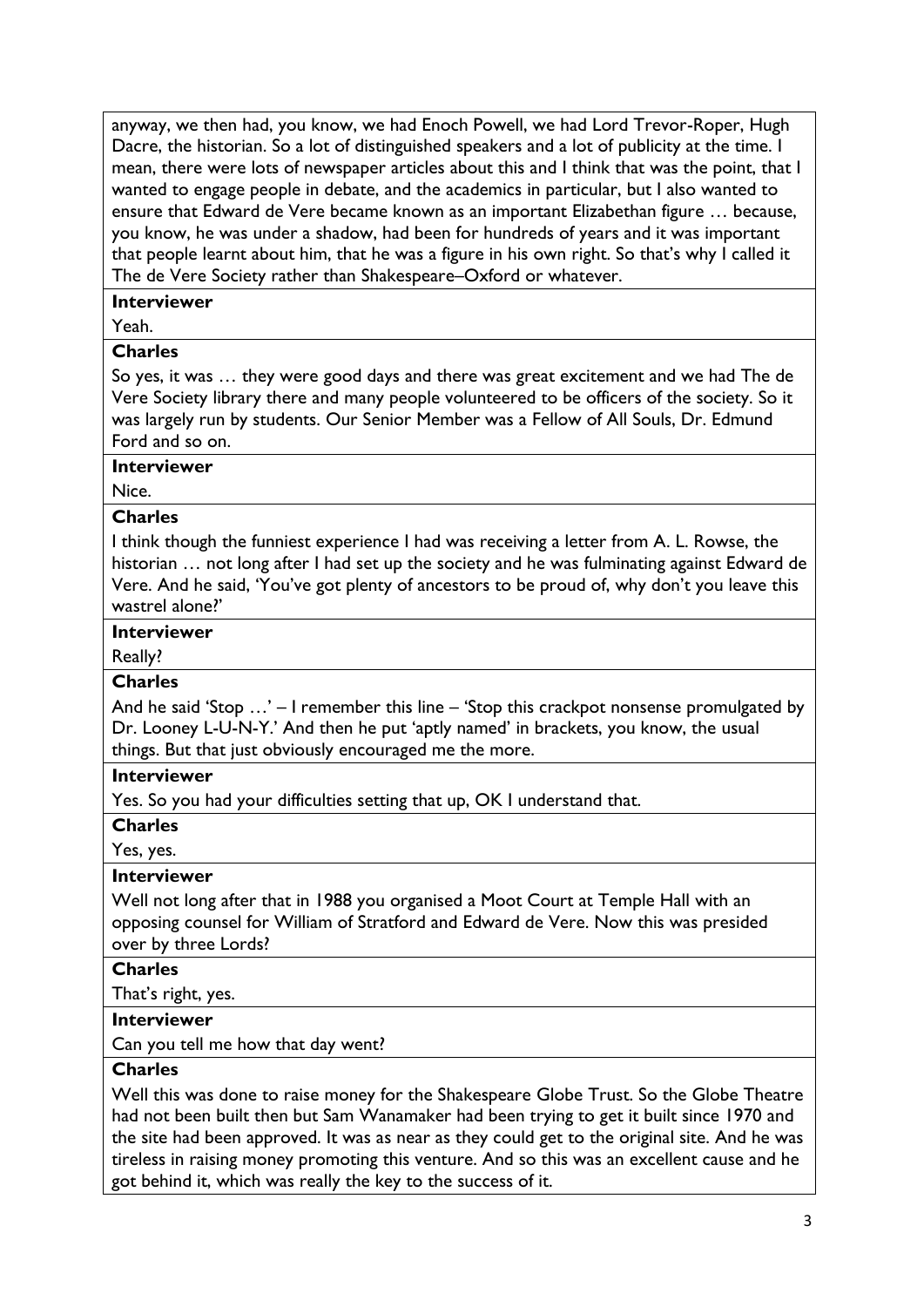And it was modelled slightly on the one the year before in Washington, with the three Supreme Court Justices. So we had two counsel – we had Lord Alexander of Weedon, who was the highest-paid lawyer in the country, for the Oxfordian case and Sydney Kentridge for the Stratfordians. And then there were expert witnesses … and unfortunately this is where we came slightly unstuck because Charlton Ogburn was meant to be our expert witness but he was ill, and at the last moment he pulled out. So in stepped Dr. Lionel Lancelot Ware, the founder of MENSA from Lincoln's Inn, and he was also Chairman of the Shakespeare Authorship Trust … valiantly stepped in but he was rather monosyllabic. And that was just his … his style. He thought if he was being crossquestioned he must give away as little as possible.

And they had Stanley Wells, obviously he was very well briefed.

They were also, were meant to have Samuel Shoenbaum but he was too ill to come as well. So from that point of view it was a bit of a disappointment, there weren't the sparks that I'd hoped that there would be and the verdict was in favour of the Stratford man this time round. Jeffrey Archer was the MC, so it was a colourful occasion and afterwards The de Vere Society put on a ball at the Mayfair Arts Club … and all the participants of the trial attended – Sam Wanamaker was there, his daughter Zoë, and I think it's safe to say we probably bankrupted the society that evening. We tried to get permission to serve swan, so we had to write to the Queen, but that was denied. Anthony Bonhôte, now deceased, he was organising it but he spent most of his time that day on the telephone – when he should have been doing other things – trying to arrange for two live leopards to be brought in ...

# **Interviewer**

Oh my goodness me.

# **Charles**

… to sit on chains either side of the door. So he probably … so anyway yes, a lot was spent. I think we ordered … I think he ordered something like eighty gallons of mead from the monks at Lindisfarne Island off Northumberland.

#### **Interviewer**

Wow.

# **Charles**

So yes, and we were drinking that for the next five years as far as I can remember. So it's not everyone's taste. But anyway it was a good occasion and … but an example of, you know, what we were trying to do that we were trying to actively promote Edward de Vere and the cause and get as much publicity as we could. Keep it before the public.

# **Interviewer**

I mean … did you think 34 years later The de Vere Society would be still going strong? **Charles**

No, no, certainly not after that night. But no, and it's very satisfying that it has and that's owing to, you know, valiant people who stepped in, like Christopher Dams who took over after that, after the Oxford years, and it is very satisfying to see that it's continued and is flourishing and is in very good hands today. But no, I didn't. I didn't think it … I think naively I thought in those days that this would have been long, long ago accepted by the public. I mean, it's so obvious to any of us, um, who know the evidence … um, what the truth is that it's difficult to understand why it takes so long.

# **Interviewer**

Yes. What is your take on how Oxfordianism has grown since the DVS began?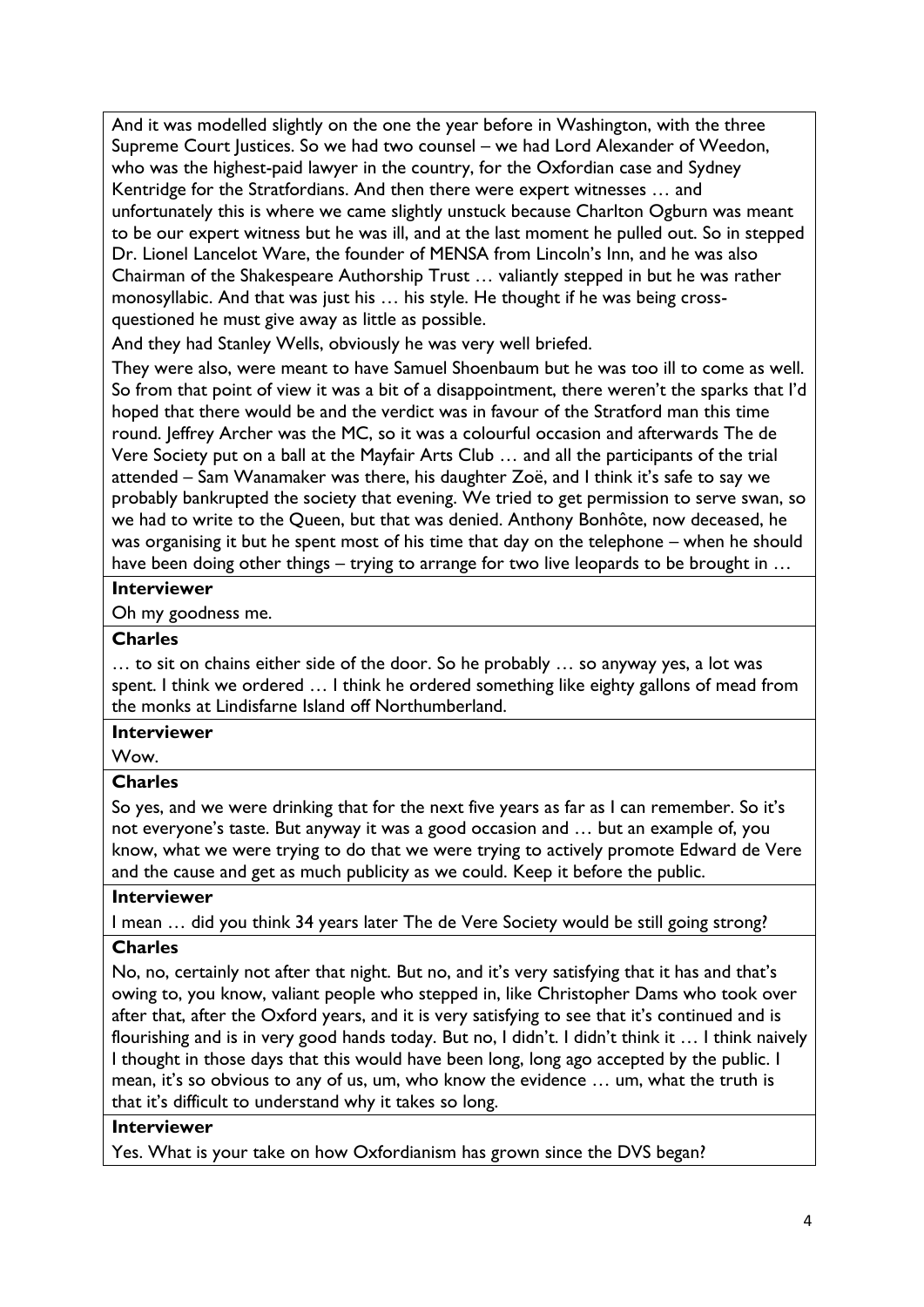Well ... it's grown in many ways, in many directions. Of course, when we started there wasn't the Internet, for instance, and that's been a big change. So I remember we used to write thousands of letters and postcards and send them all over the world and to America and other places.

So you relied much more on meetings. I think we did get together a lot more often – and especially having the university as a centre there. But even after that I think … but you know, our membership was always … the aim was always around two hundred … I'm sure it fluctuated quite a bit. I think what's happened today, what's changed is public awareness in schools now – I'm not talking about universities but in, you know, secondary school and so on – people have a fair chance of learning about it and through the Internet and so on. So there's greater public awareness. I'd say among the acting fraternity, so many of them – and these are the people that actually have his words coming through their mouth, and through their bodies – so they in a way know more about him more deeply than others. And to have all the leading actors that we do saying that this makes sense and so on, I think is a great testament to the truth of the theory.

# **Interviewer**

It does speak volumes, doesn't it?

# **Charles**

It does, yes, yes. But I suppose you could say also that maybe things haven't moved as much as one would have thought. In the sense that in the academic world – and that's obviously the tough nut to crack – and I remember in America I met so many, spoke at so many prep schools, high schools where the teachers had accepted it and they were teaching it in the class – it was amazing. In a way it wasn't happening over here.

But as soon as you got to the universities then you were … it was a high stone wall and they would not engage except to mock it and make *ad hominem* attacks. And that really hasn't changed. So the academic mafia are as vicious and tenacious as the political mafia. And that's something, that's something that has to change obviously, there is a culture change required. But I have come to believe as I've got older that this will happen, it will inevitably happen. A number of things have to come together for it to happen but it *will*, it will happen.

# **Interviewer**

So in those early days how did you handle that frustration? It must have been frustrating, especially having just set up The de Vere Society.

# **Charles**

It was frustrating but I think I didn't waste too much time worrying about that. I think I was just too involved in trying to create new opportunities, doing more research, and there were so many people. I mean, every day you'd get a letter from someone saying 'I'm interested and this is what I'm looking into', and so on. And maybe then if we'd had the Internet and the opportunity to synthesise all that effectively it would have been, it would have been powerful but I think the one danger I see today is that people almost accept people as part of the furniture and there's this thing called the Authorship Question. And oh yes, there'll be Oxfordians and, you know, that's how it'll always be.

# **Interviewer**

Right, right.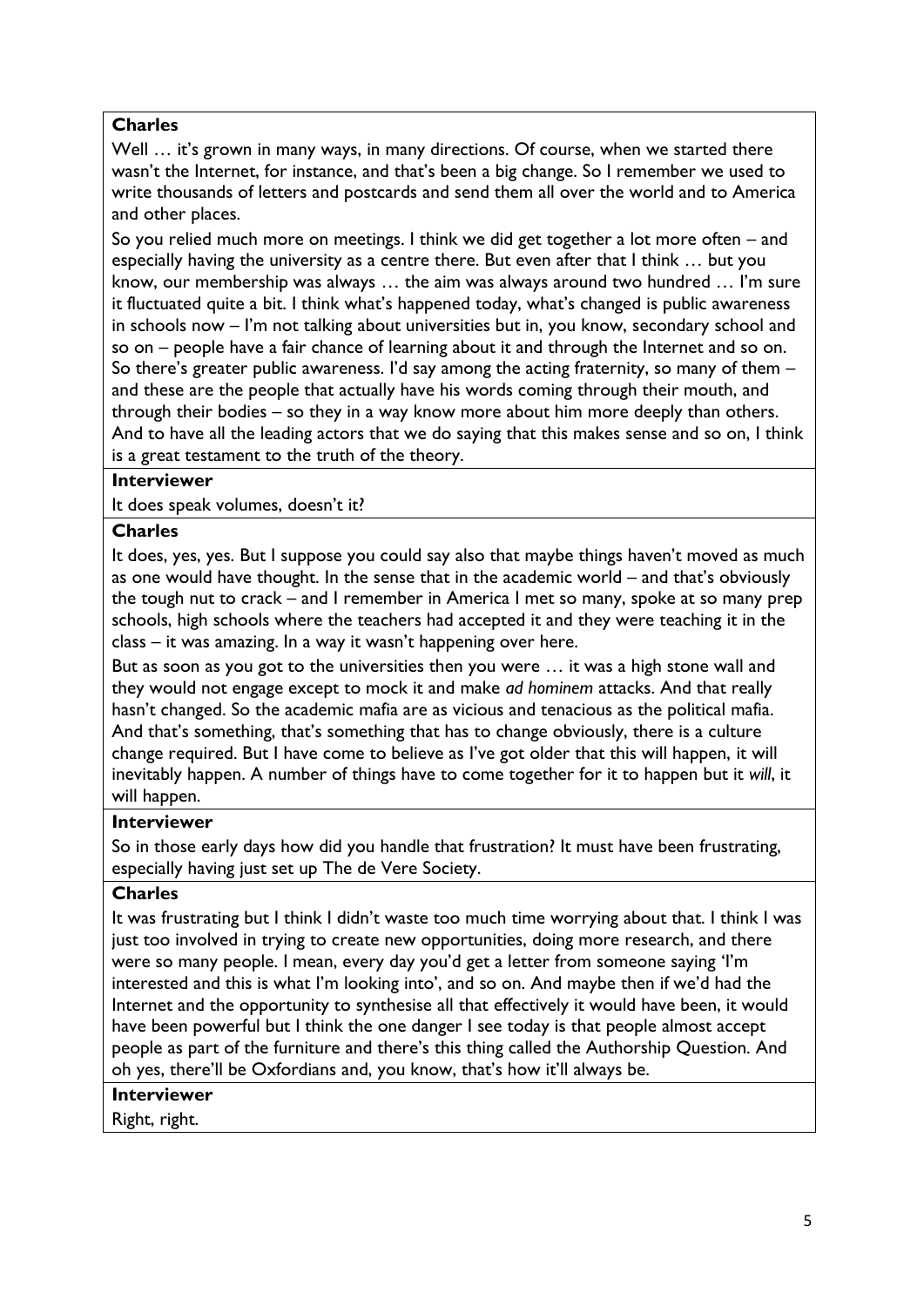So … that's the thing I … but no, I mean, even today I don't actually get angry about it anymore. I probably did then, but I don't now. I mean, it enriches my life, I'm sorry that there are a lot of people that just shut themselves, or just shut it out from their lives. Because I think it could enrich their lives too.

# **Interviewer**

Yes, I heartily agree with that. You must have felt a great pressure and a huge responsibility being an Oxfordian and a descendant of Edward de Vere. Tell me about that.

# **Charles**

Yeess. I think … firstly I felt, I suppose my first – I can't lie – I just felt very proud of the connection. But I also felt … emotionally connected in a sense to Edward de Vere as a kind of outsider. That resonated with me quite deeply. But I think that for me it's his words to Horatio about telling his story and reporting his cause aright.

And you know, that's a great rallying cry and it's, you know, it's difficult not to respond to that.

# **Interviewer**

Powerful, isn't it?

# **Charles**

That's always what I kept before my mind, that this was a duty. And I think I did feel a sense of responsibility in that regard. And on the whole it was a great benefit to me. If I hadn't had that connection I probably would never have been able to do the tour in America, I wouldn't have got the same publicity for The de Vere Society. Of course you're always going to have snipers and I had this a lot – both in America and over here – of people saying 'Well of course you would say that he's Shakespeare because, you know, he's your ancestor', etcetera. But again, that's just part of the deal, isn't it?

#### **Interviewer**

Yes.

# **Charles**

So yeah, I think … for me, what's been, always been the most – what's become the most important thing are the works. And I think that's how you deepen your relationship with Edward de Vere, is through the works. And you know, that's a process that will always continue.

#### **Interviewer**

So who better to ask than the founder of the DVS to explain why Edward de Vere wrote the works attributed to William Shakespeare?

#### **Charles**

Wow. Yes … that is quite a question. I think on the surface if you're just looking at the artistic life – for instance, both of Shakespeare and of Edward de Vere – you've got a mystery with both. And they each solve the other's mystery. So with Shakespeare you've got a body of work which is entirely mature, there are no juvenilia, no early works. So it's implausible in terms of a human life because you just don't have those artistic developments – whether they're stylistic, emotional and so on.

Whereas with Edward de Vere you have the opposite mystery. You have someone, some of whose early poetry we have, who was praised as a playwright by his contemporaries. Is praised by some of the greatest poets of the time, like Edmund Spenser and yet – nothing after 1590. So you've got two half-lives and it's always struck me that those, when you put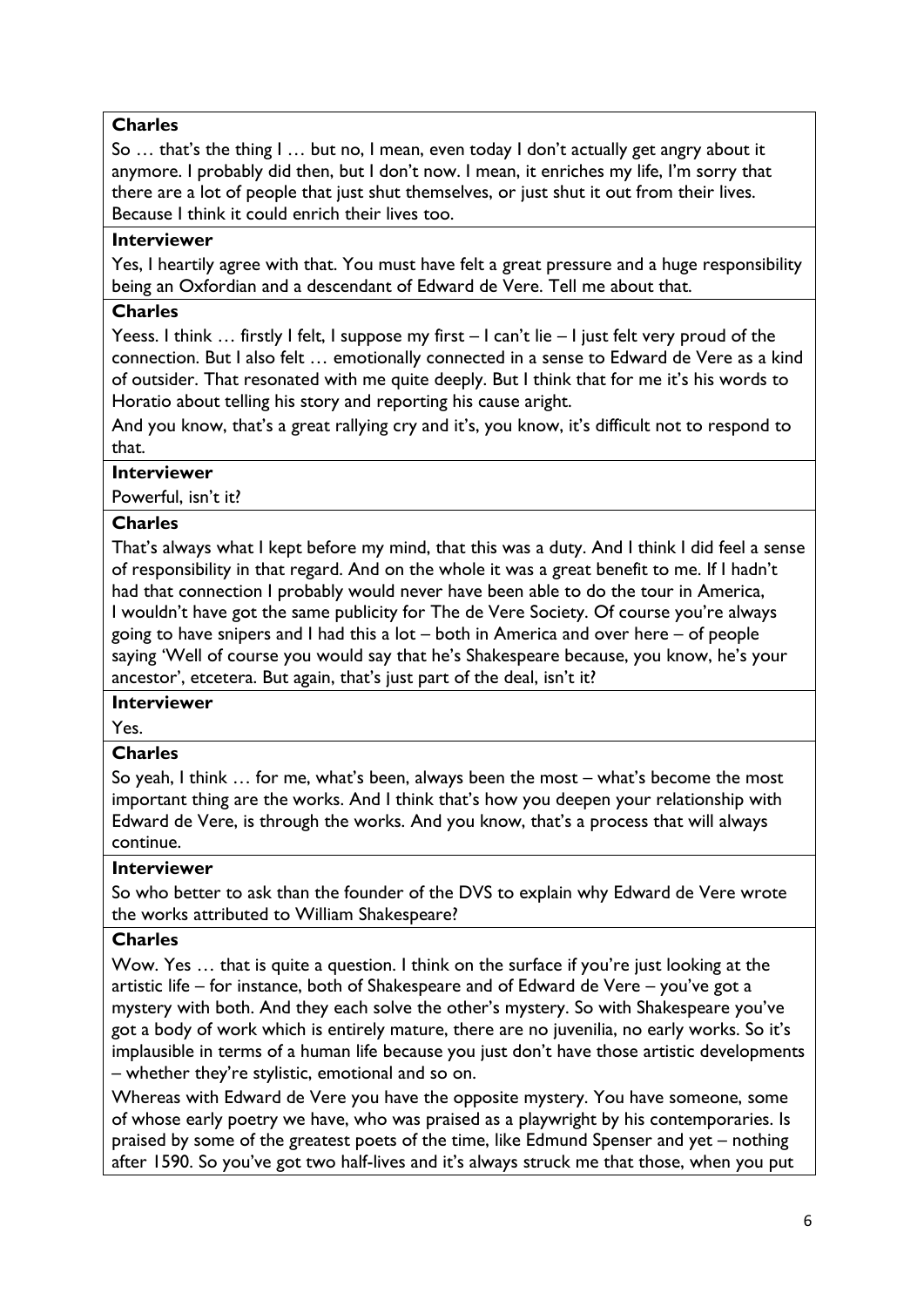those two together then they solve each other's mysteries.

But for me the big question with the authorship and Edward de Vere is: take *Hamlet*. I mean, clearly whoever wrote that poured his soul into it and kept revising it again and again. So he was writing it ultimately not for the theatre – he originally did – but ultimately for us to study at our desks, because it runs for five hours uncut, you know, it would not have fitted into Elizabethan playing time and so on.

# **Interviewer**

Exactly.

# **Charles**

No one can read that work without realising that this is the man Shakespeare. Whoever you think he was, he is Hamlet. So where is Hamlet at the court of Queen Elizabeth? I mean, he's clearly a courtier, go and find him. And there's only one character that remotely fits that bill, you know, in my view and that is Edward de Vere. When you consider that Edward de Vere was a complete man of the theatre, you know, he was a writer, he was a director, he was an actor and he was a patron. Those four things, all Hamlet's those four things. I mean, why does he insert the speech into the Mousetrap? I mean, that's Shakespeare telling us Hamlet writes and that's his speech. He's an actor and Polonius praises for him 'Fore God, well spoken my Lord', etcetera, etcetera. And he

instructs the actor, he directs the players and he's a patron. So you've got those four things. The complete man of the theatre who's also a dispossessed courtier. He's an insider, but he's an outsider at the same time.

And so, and you can see that with Hamlet … you know, he's the prince – we're told by Claudius that he's the most immediate to the succession and yet Hamlet tells us that he is dreadfully attended. He doesn't have many attendants, he hasn't got the money he wants, and so on. So you've got two stories happening at once. You've got the story based on his sources, that he is the legitimate prince. But then you've probably got another story underneath which is the author's own story, whereby he's describing someone who's clearly not legitimate. And if you take Hamlet as an illegitimate prince it solves so many problems in the play.

That gets us onto a big thing, you know, surrounding Edward de Vere's birth and there are so many different views of that. But from my perspective, the two match up very closely, Hamlet and Edward de Vere. And I think that's what Freud realised, you know, when he became an Oxfordian. He realised that the psychology expressed in the plays matched that of Edward de Vere very closely. And you can't write works and live a life that are totally at odds.

# **Interviewer**

Yes.

# **Charles**

And that's what we've got with the Stratford theory. And the madness that accompanies that is that the scholars are then forced to say that the more the life is divorced from the works then the greater the imagination of the author.

# **Interviewer**

Fantastic, fantastic. The man that created these undeniable works of genius – he must have been as mesmerising to be around and probably just as intimidating to behold. In your opinion what kind of man was Edward de Vere?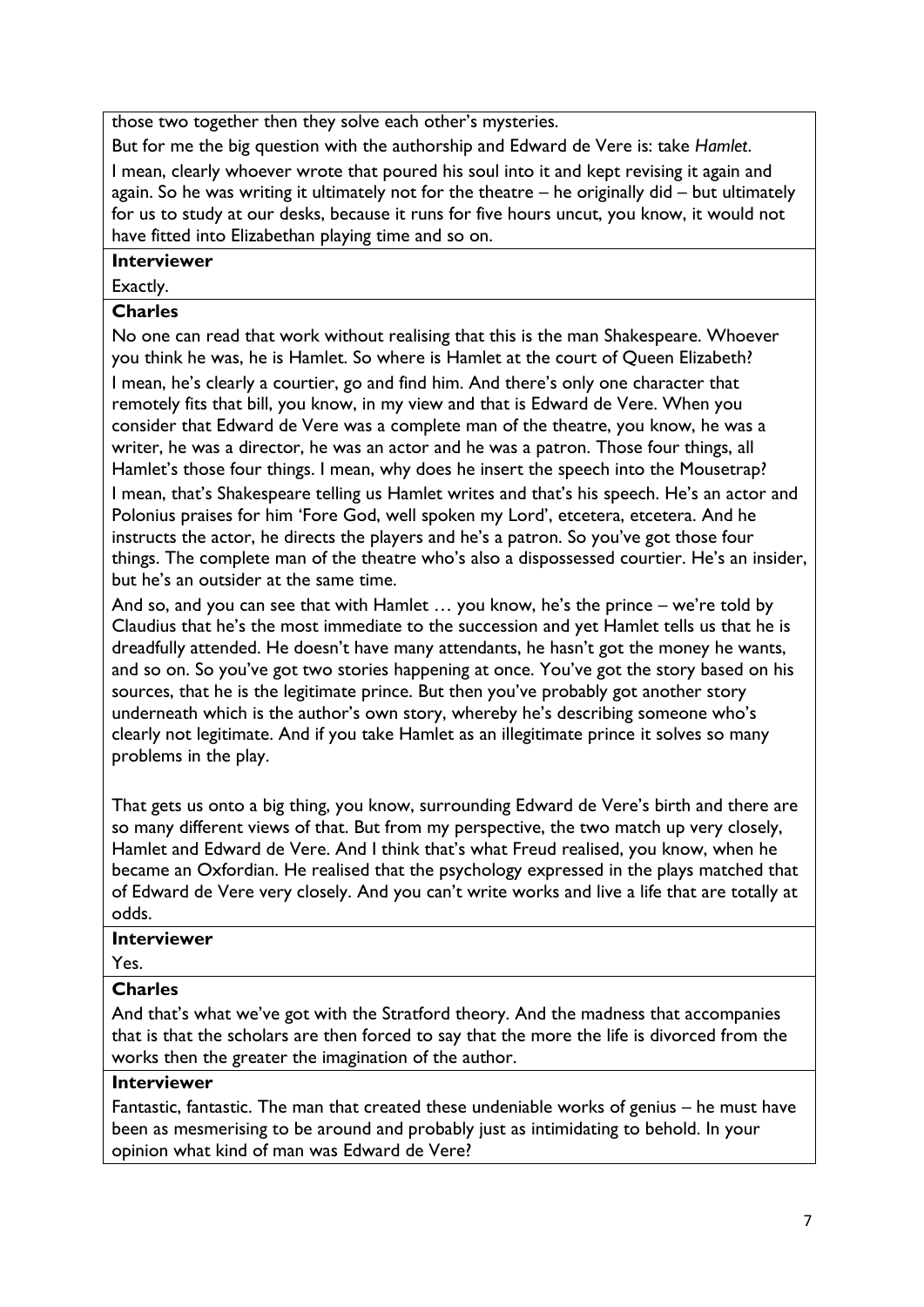Ooh, that's a difficult one. We do learn quite a bit about him from accounts of his contemporaries. Most often when they're trying to insult him, like the Arundel–Howard libels are I think a gold mine as far as the character of Edward de Vere goes. And they can't help praising him even when they're doing him down, which is interesting. But I think the important thing to remember about him is that he was a child of state. So whatever you think about his parentage, whether the de Veres were his real parents or whether he was the son of – illegitimate son of – the Queen, there was an identity crisis there. There was a frail sense of identity, he was moved around a lot early on, he may have even had different names. But we know obviously that he went to live with Sir Thomas Smith and his wife and had much of his education there. When the 16th Earl of Oxford died then he was sent to Cecil House in London but he obviously did spend time at Hedingham too with the de Veres. But I think, you know, for me I see a boy with a frail sense of identity who didn't have that unconditional love as a child but who turned to the theatre to try and sort of piece himself back together again. I mean, it's very much like Humpty Dumpty.

Humpty Dumpty sat on a wall,

Humpty Dumpty had a great fall,

All the King's horses and all the King's men,

couldn't put Humpty back together again.

But it's through the characters in his plays that he's kind of trying to heal that early split in his psyche. And of course he had ample opportunity because his ... the 16th Earl of Oxford had his own company of players.

# **Interviewer**

Yes.

#### **Charles**

So they would have spent the winter at Hedingham and they would have been like uncles to him and friends and so on. So ... I think that out of that I see someone who eventually may have been a little bipolar, who had these periods of kind of annihilation and then a period – inner annihilation – and then periods of grandiosity. But was a compulsive storyteller because that's the healing, isn't it, the writing?

#### **Interviewer**

Yes.

# **Charles**

So the … whatever you intend to write consciously, the unconscious knows the whole truth and will always interject the truth and will tell your story, your essential myth. So the unconscious itself is like a concealed poet. And it was particularly active with him for all the reasons I've just given. So I think he could be probably exhilarating to be around but also at the same time I think he was prey to bouts of depression and could be very difficult. He could be cruel, we know that. He treated his first wife very badly and regretted that for the rest of his life. And she died and he tried to expurgate it through his works – *Othello* and, you know, *All's Well that Ends Well* and so on. *Hamlet* as well. So yes, very complex, paradoxical, figure in many ways. I think bewildering to his contemporaries, probably didn't understand him. And of course he had so many sides, not just to his nature but also he would have had so many different personae according to who he was dealing with as well.

# **Interviewer**

Right.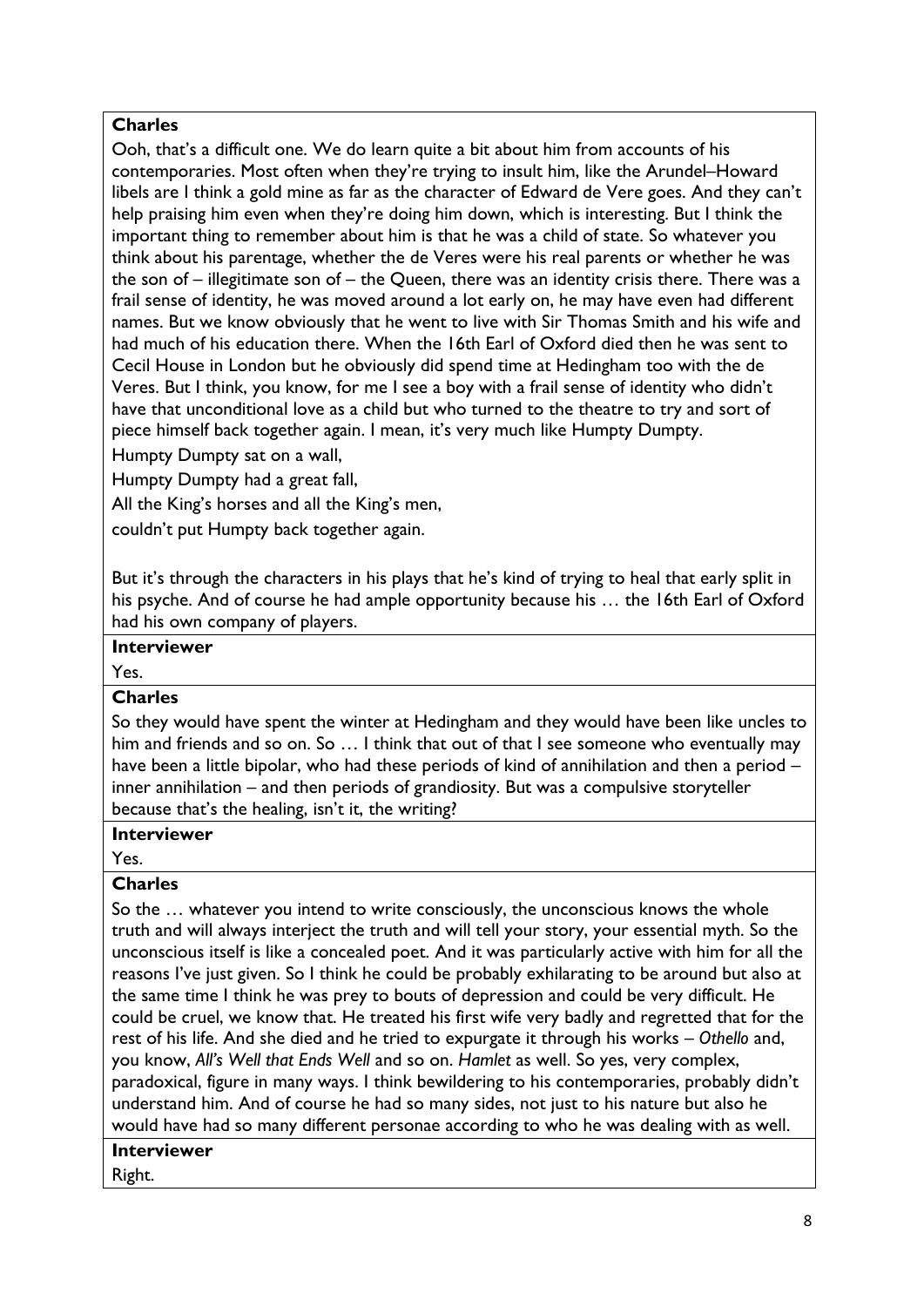So to me it's interesting that the greatest writer in our language has the most … ghostly identity if you like. I think that says something, it's our sense of ego that probably blocks the full force of the unconscious, you know, as a creative force.

# **Interviewer**

That stuff is fascinating … I'm afraid I'm going to put you on the spot again, forgive me. If you could meet Edward de Vere and ask him one question, what would it be?

# **Charles**

Ah yes. Well, that is a wretched question. I think I would probably ask him …What was the greatest sorrow in his life? Because I think from that you would learn so much about him and so much about the motivation for his works. I've been thinking of Shelley's line that poets are cradled into poetry by wrong. They learn in suffering what they teach in song. And so I think by asking him about that sorrow, I think you would learn an awful lot and it would open up various things. Hopefully he'd keep talking for a long time.

#### **Interviewer**

Yes. Fantastic answer by the way. In 2010 you released your book *Shakespeare's Lost Kingdom*. Explain what it's about and how to get hold of it.

#### **Charles**

Yes, *Shakespeare's Lost Kingdom* – I wanted to do two things: I wanted to build on the work of Looney, whose book I still think is the best book on the Authorship Question, the most exciting to read. I wanted to build on that in the sense of going deeper into the psychology of Shakespeare, what the works reveal about his psychology, making those connections if you like. And also to continue the work of someone like Caroline Spurgeon and her book *Shakespeare's Imagery.* So looking at the various symbol clusters and image clusters that he uses. She had noted, for instance, the connection between dreaming and kingship, that these two images go together with him a lot. And so again I wanted to try and read those symbols if you like and see what they said about the creative process in him. So that's what fascinated me and it's not so much the genius of the man – because we know obviously that whoever wrote these works had a fabulous mind and imagination – but really the human Shakespeare.

So very often the artist is much greater than the man. Sometimes the man is greater than the artist but a lot, the artist is greater than the man. And they would be the first to admit that things come through them, which they're not completely in control of. And we know with him that his creativity was a bit on the Mozartian scale. From what we know of what Arundel said about how his rhetoric flowed and so on. You know, he had that very natural gift. And I imagine him a bit like Dickens playing out his characters, you know, among his friends and so on. Channelling them, as it were. So I wanted to present Shakespeare as a believable human being. So not just have this two-dimensional genius that the Stratfordians go to, but add a bit to all that had been done in the Oxfordian realm as well.

#### **Interviewer**

Almost bring him to life?

# **Charles**

That's right, yes, exactly. And that was originally published by Grove in America. I couldn't get a publisher in England, in fact I lost my long-time agent as a result of it 'cause she was so horrified by the idea of it.

# **Interviewer**

Really?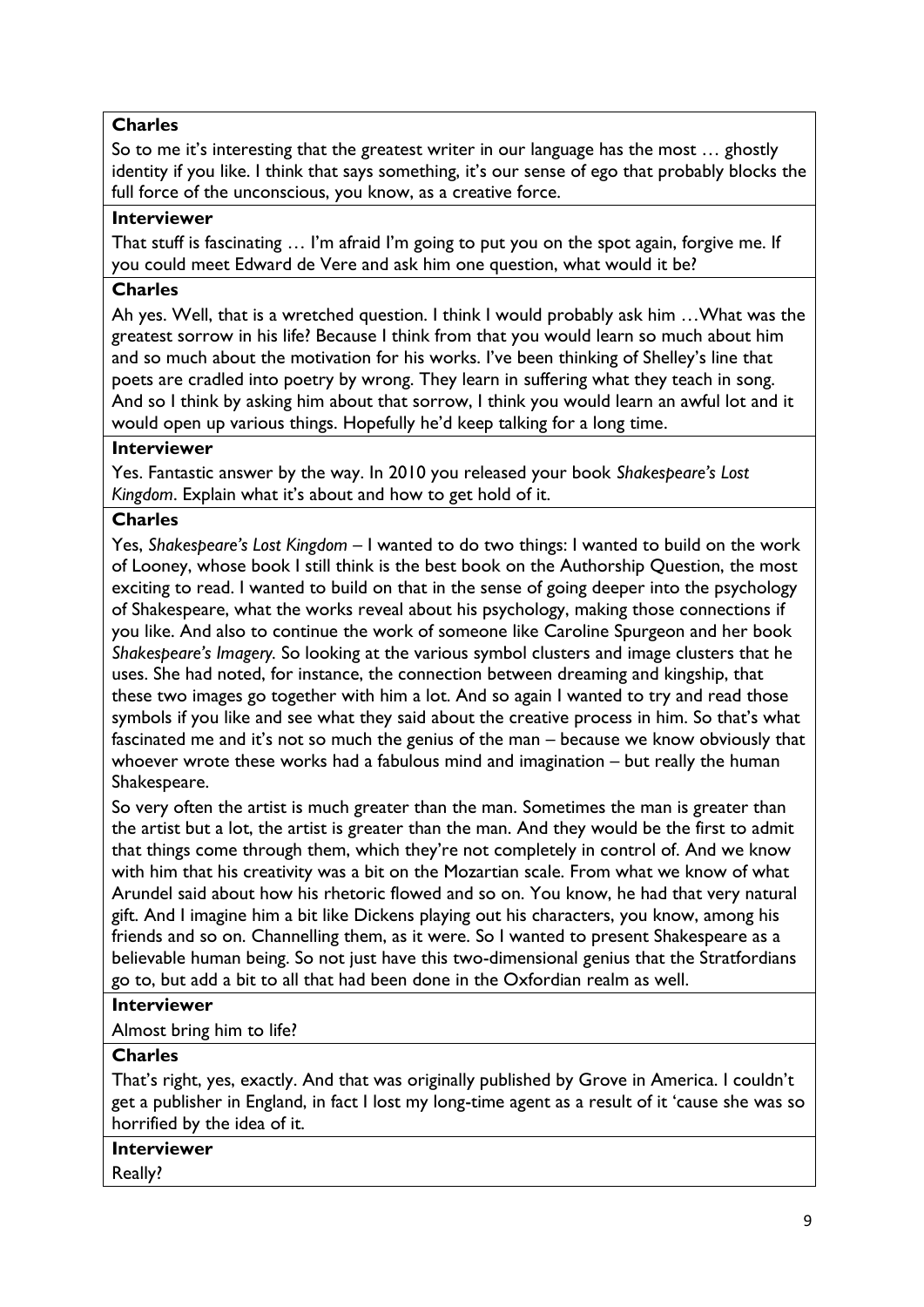But yes, Grove Atlantic in America published it and it did pretty well there but then has since been remaindered and is now published by Thistle. And they are an online publisher so you order it and then they'll print it out for you and send it to you. But you can get the old copy on Amazon as well and Advanced Book Exchange and all those places.

# **Interviewer**

Fantastic. Can you tell us something about your years lecturing in north America? And your time as President of the Shakespeare Oxford Society? Does the approach differ in the Authorship Question over there as to here?

# **Charles**

Well I found it very refreshing going over there, just people were so open-minded about it. The range of people that came to talks, you know – you might give a talk in rural Pennsylvania and a few farmers might turn up and so on. But you'd realise that, you know, they read Shakespeare in their spare time and so on, they were deeply interested. But also in schools as well, I spoke a lot at high schools, prep schools and so on and to meet teachers who had really developed their own understanding of the subject and were presenting it to their students and debating the subject, talking about it and so on. That was a great thing to see.

Obviously I met the same resistance in universities, but I did speak at quite a few of those too. Not always I must say at the English or History departments. I remember at the University of Washington, in Washington State, I had to be sponsored by the Forestry Department. And then the English – I learnt later that the English and History professors had told their students *not* to attend. And … so yes, it was not a very full auditorium …

# **Interviewer**

So you still had your challenges although it was far more widely accepted?

# **Charles**

That's right, yes. But there were definite challenges with that. But again, it was wonderful to see the whole movement growing over there. And the research that was being done – and still is being done by so many people. And of course now there's so much cross-fertilisation between the two continents as far as research goes and everything. Now that we have the Internet and so on. But yes, I think it was a very important part of my life. I mean, eventually I sort of came to feel more like a missionary than a lecturer. I felt a bit burnt out and I did it for five-and-half years. But I did, you know, I did become through it the first professional Oxfordian. I actually made my living out of it, you know, being paid for the lectures and so on. So that in itself showed that you could – and I think other people since have probably followed – but you could do it, you know. So yes, it was a wonderful experience.

#### **Interviewer**

Fantastic. And finally I'm going to force you on the quick-fire round. We've got a stopwatch right here. So I'm going to deal with Edward de Vere's relationships, OK? I'm going to give you some names; if you give me a quick-fire round answer please.

Margery Golding, his mother.

# **Charles**

Margery Golding … yes, now was she his mother or was she his foster-mother? I don't think he had much of a relationship with her, I don't think there was much warmth there. Either on her part or on his. We don't know much about her except her brother, who was a Puritan scholar, was an influence on Edward de Vere and the development of his mind.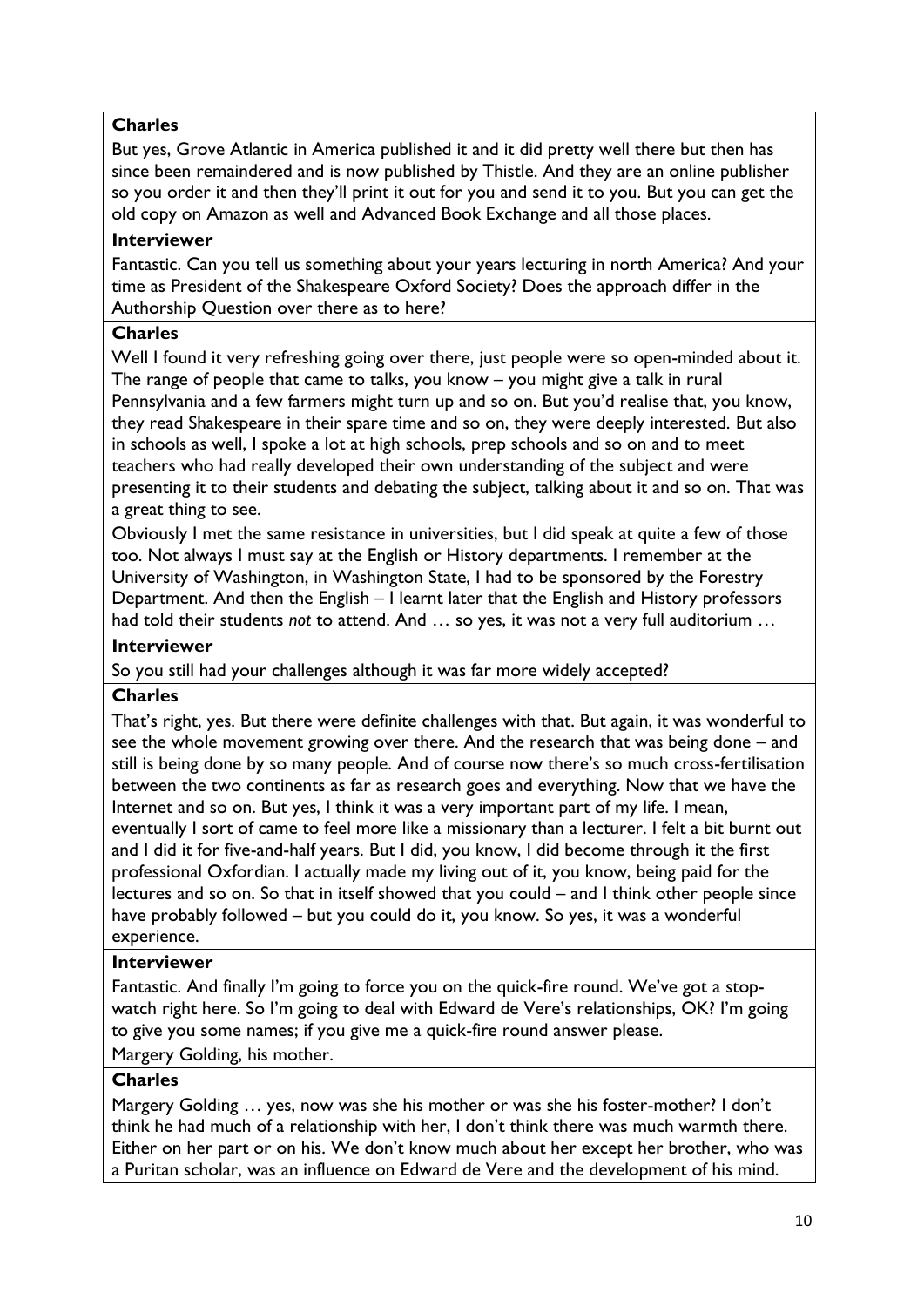# **Interviewer**

John de Vere.

# **Charles**

John de Vere – again I think maybe a ghostly presence somewhat. Not sure that he was his real father but obviously again he was his guardian and foster-father for a while. He died when he was twelve. I think again, I think of the ghost in *Hamlet*. I think that he looked up to him, probably idealised him, looked upon him as a hero. And that image always stayed with him. Unfortunately we don't have any portraits that survive of John de Vere so we don't know what he looked like. But I will say that the name Edward is not one of the de Vere names interestingly.

# **Interviewer**

William Cecil, Lord Burghley.

# **Charles**

Ah yes. Now William Cecil, a remarkable man. One of the new men, very ambitious but he had made himself indispensable to Elizabeth's brother, Edward the Sixth. He was already building up a constituency of political support then. And when Elizabeth came to the throne, he immediately protected her and set himself up as her, you know, the Keeper of the Cupboard of Skeletons maybe, you could say. And he ruthlessly guarded that. But he created a paranoid political culture. I don't know how he managed, or how he had enough hours in the day to create the webs of intrigue that he did and how he managed to keep control of the government in the way he did. I think John – Alford I think is the name – in a recent biography described his method as that of controlled political schizophrenia.

But he was the father-in-law of Edward de Vere and this was very much a political marriage, I think, that was forced by Burghley – that was one of his deals with Elizabeth and it turned out to be disastrous, largely because he was so interfering … in the marriage and obviously was very protective towards his daughter but very controlling as well at the same time.

She was – but so I think that in a way he was – the grit in the oyster that helped create this pearl that we call Shakespeare. The two men never got on and they never could. Burghley could never understand someone of the kaleidoscopic depth and complexity of Edward de Vere, and I think he understood Burghley only too well, that's the difference.

#### **Interviewer**

Robert Cecil.

# **Charles**

Robert was William Cecil's hunchbacked son. He had been brought up in the same household as Edward de Vere, at Cecil House. He was considerably younger but he would have looked up to Edward as a kind of elder brother and a figure to look up to. He was hunchbacked, he had one leg longer than the other, so he had this handicap but he was incredibly bright. And desperate to be loved. And that desperation to be loved turned sour

… when you realise that, you know, people didn't really like him. And so I think he's a bit of a sad character. I think Shakespeare did satirize him as Richard the Third but he wasn't a pantomime villain alone, I think he was a sensitive man at heart who followed his father down this route of political control.

And so he really took over when his father died in 1598. And I think that he was one of the ones who ensured that Edward de Vere would not be known as Shakespeare, because there was too much to lose. Because he and his father had been lampooned in the plays. And of course the plays speak of a political reality which is very different from the one that's been presented to us by the historians. And of course, the first historian, Camden,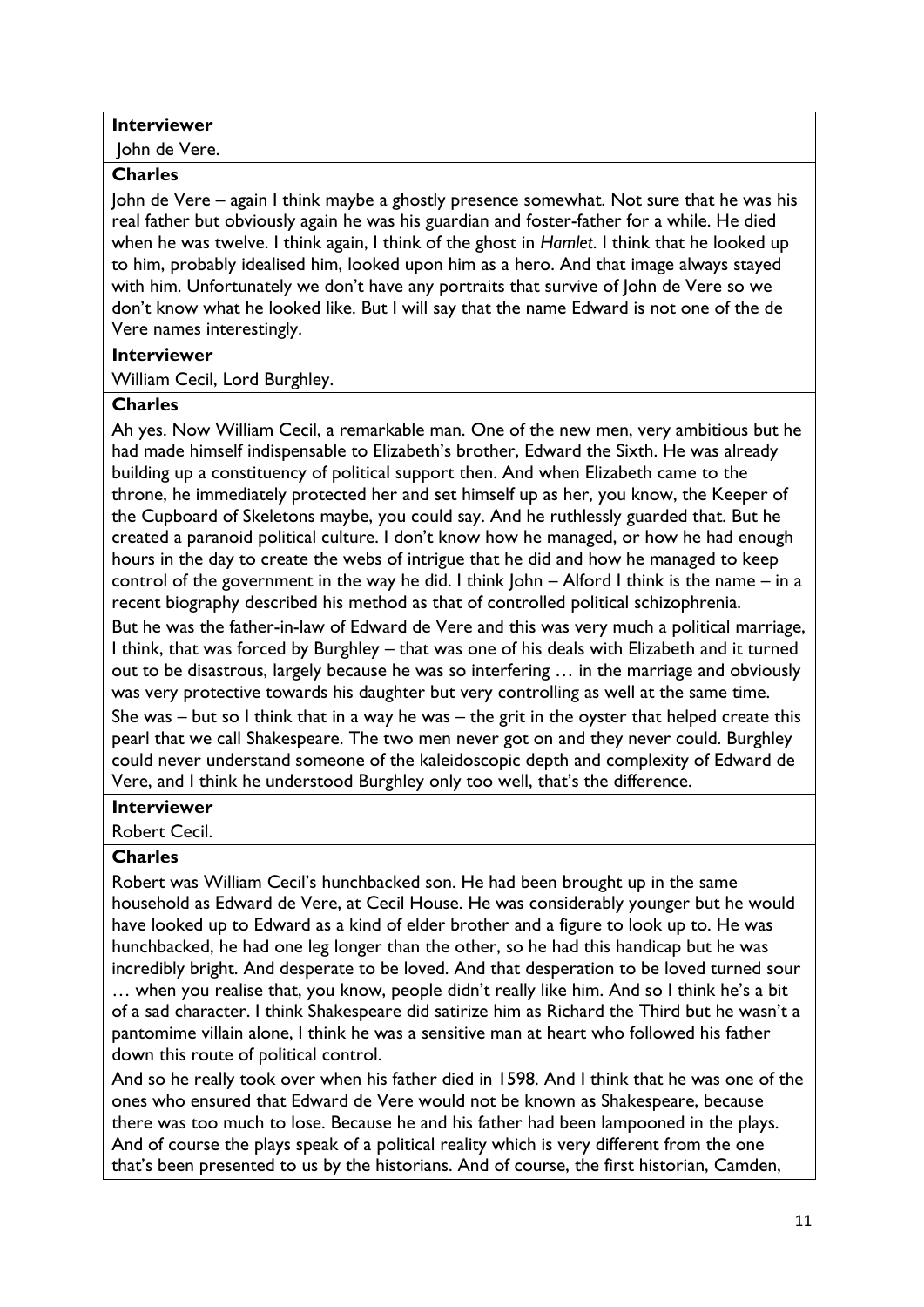was commissioned by William Cecil to write his history of Elizabeth's reign, so it was very much an official history.

# **Interviewer**

Anne Cecil.

# **Charles**

Yes, Anne Cecil. Well one thinks immediately of Ophelia. By all accounts she was a very sweet-natured girl and again she grew up almost as Edward de Vere's sister. And you can see why, you know, he may have loved her like a sister but you can see why he didn't necessarily want to marry her. I think she was a naïve girl but she was – again, she was interested in poetry and the arts, she was cultured, she wrote poetry herself and some of it survives. But she was caught between the points of mighty opposites, in this case her father and her husband. And if we can read back from Ophelia that might even have affected her mental health. But she died young and yes, she's one of the victims of this story and it's still – I feel sad when I think about her.

# **Interviewer**

Queen Elizabeth.

# **Charles**

Ah yes, Queen Elizabeth. Well, where do you begin? It's very difficult … what was her relationship with Edward de Vere? We're told that certainly as a young man that she delighted in his company more than in any other, in his valiantness, his dancing, obviously his poetic skill, his conversational skill, his repartee. They shared so many interests. I mean, she was incredibly well educated, she spoke Latin, Greek, Italian, many other languages fluently. She was as well educated as Thomas More's daughters and as brilliant. So they had so much in common, the two of them, and I think that she recognised that his works would be the ornament of her age and of her reign. So she didn't want them destroyed but she also didn't want her reputation destroyed because she had as carefully crafted a myth as Shakespeare did.

You know, he was the Stratford Man and so on and she was the Virgin Queen. And that was a political truth or reality, but it was not a biological one. And so the succession became the big issue of her reign. And of course it's the big issue of Shakespeare's plays. I mean, the failure of succession is the big problem of the history plays, it's also Hamlet's problem, and it's definitely Shakespeare's problem. Either that or he was a severely deluded man. You know, like someone wandering around London in an old coat … saying that he's the King of England. So you know, you can't have it both ways. Either he was talking about real things or he was, you know, severely schizophrenic.

So back to Elizabeth. I mean, she had a very troubled childhood like him, and again you just have to look at that work she wrote when she was eleven. She translated a book called *The Glass of the Sinful Soul* by Marguerite of Navarre, which was all about expiating the sin of incest. And there had been rumours that her father and mother – so Henry the Eighth and Ann Boleyn – were actually father and daughter. Very strong rumours at the time that Henry had had an affair with her mother, Elizabeth Howard. So whatever you make of that, that was part of the psychological aura in which she grew up, and the atmosphere, general atmosphere. So it's difficult at this remove to realise just how damaged a lot of these people were. And if you look at the Court culture of the time a lot of these people, as you know a good many of them, were unsure of their parentage. And of course they'd been sent away as children to be brought up by others of a similar status and so on.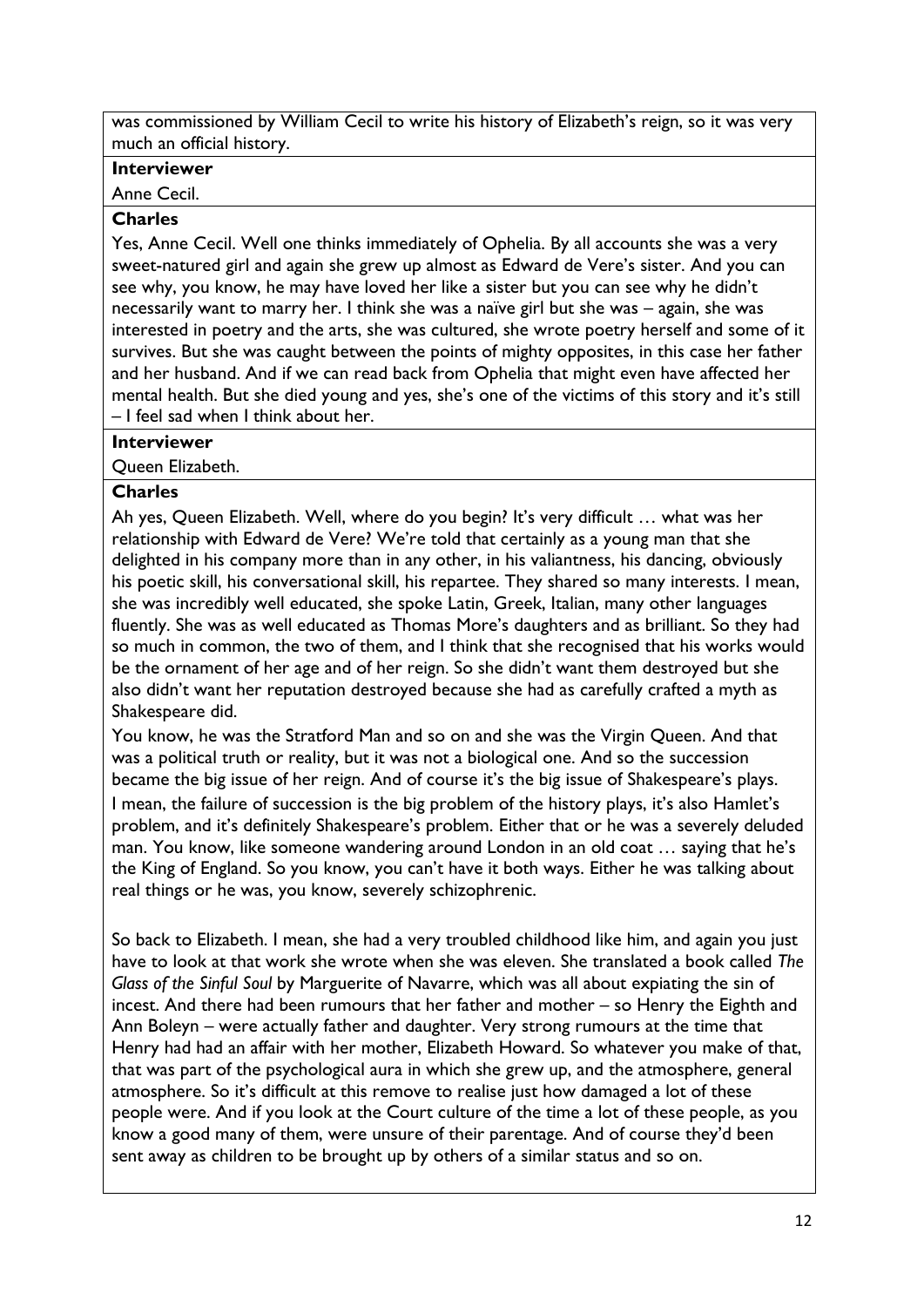But for Elizabeth I think it was all about survival. She knew that if she put a foot wrong that that could be the end of her and of course she'd had that big scandal with Thomas Seymour. When she was a teenager she'd almost lost her head, he had lost his. I think it was then that she decided she needed that image to present to her people and she chose the image of the Virgin Queen. And so for the Church of England she became the equivalent of the Virgin Mary and so on. It was very powerful and it worked in so many ways for her. BUT it precipitated a succession crisis, that was the big problem. And Shakespeare's works are at the heart of that. I mean, that's what I've come to believe, at the heart of that succession crisis and they comment upon it. And once you realise that, then the whole history changes and that's another reason why this has not been fully accepted or revealed yet, because it changes too much at once for people.

# **Interviewer**

Henry Wriothesley.

# **Charles**

Ah yes, OK. He was … OK, again very much like Edward de Vere a child of state, he was one of the Wards of Court. Some people believe that these Wards of Court were in fact the royal bastards, but whether you accept that or not, whether you accept a royal connection for him … he certainly led a charmed life to begin with. He seemed to have a very strong connection with Edward de Vere, and certainly if Edward de Vere is Shakespeare we know that those two poems were dedicated to him. He was addicted to the theatre we're told. He was a very beautiful young man, I think he was vain, but he loved all the pleasures of the time, he was a bit of a dandy.

But his life is divided into two halves because following the Essex Rebellion when he cast his hat in the ring with Essex and was condemned to die as a result of taking part in that uprising, he spent obviously a few years in the Tower of London, and when he came out I think he was a very different man. A sort of deepening had taken place and after that he seems to have been very thoughtful and very – you know, at the forefront of many of the movements about colonising America and all that sort of thing.

We don't know to what extent he tried to protect Shakespeare's legacy or was involved with the First Folio but it wouldn't surprise me if he was. But that's another figure where again you realise you're just, we're in the infancy of research, there's so much more to find out about him and that's why I would urge people to become involved in this subject because you don't have to be a scholar or a professional of any kind. You know, find a corner of this vast subject that you're prepared to love and really put yourself into and you can make a real difference. And of course it doesn't have to be in the realm of scholarship. You can organise events, you can do publicity or whatever but … yes, definitely.

## **Interviewer**

Anne Vavasour.

# **Charles**

Anne Vavasour I feel was … this was really an affair of passion. The two were hugely attracted to each other. She came from a cultured family in the north of England. I think she was very bright. But also the two just had this sort of urgent connection and maybe it was refreshing for him to be with someone who wasn't so much part of that, you know, Whitehall circle and so on. They of course had a son together, Edward Vere – who by all accounts did become a playwright himself and may have been the author of *The Revenger's Tragedy*. I think I've got the right play. So yes, that's something it would be nice to know more about. I mean, clearly it involved him in fights with her family. And it's very interesting that her family on some level disapproved of him, even though sort of socially he was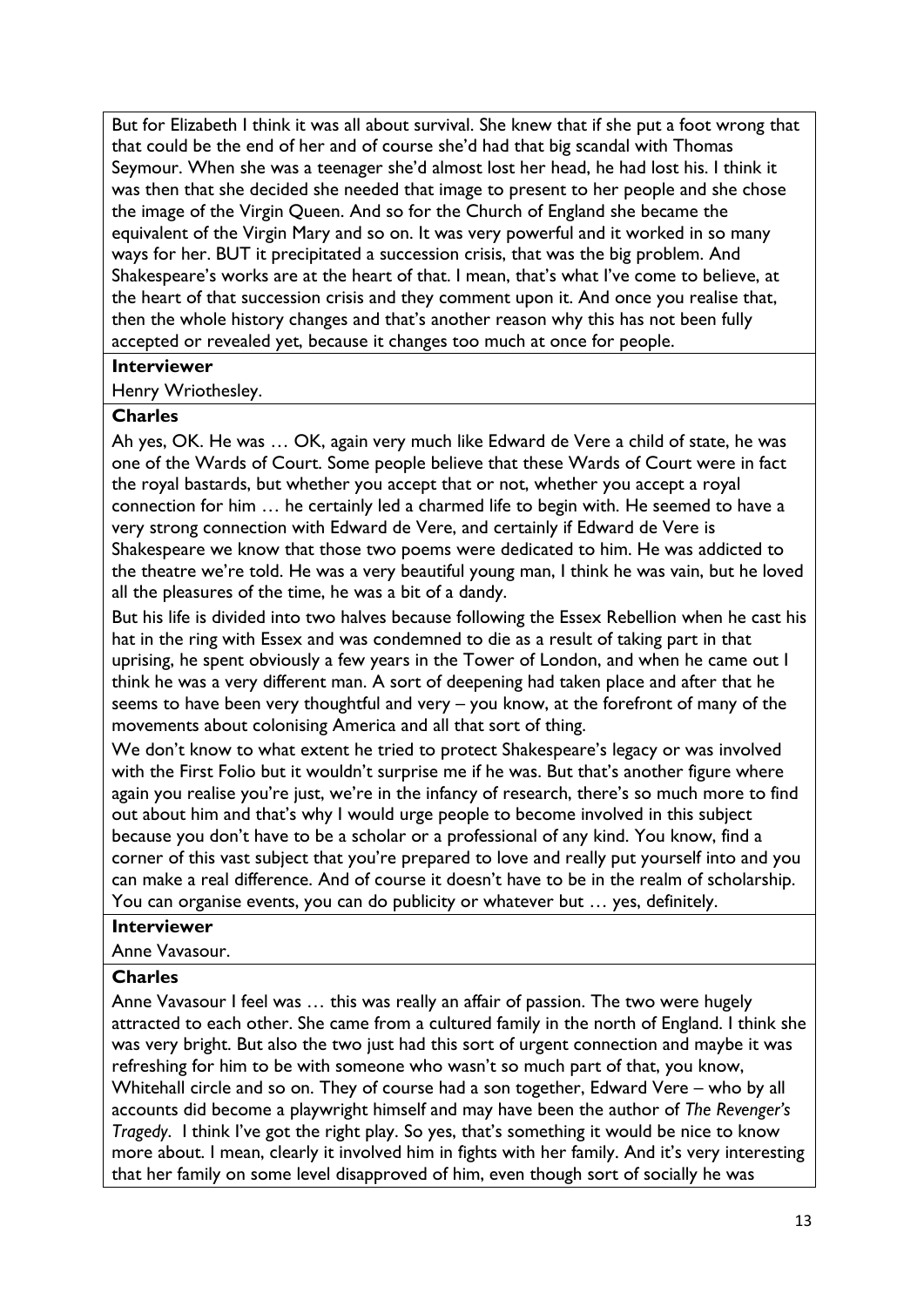further up, a lot further up the scale than them. And one of them makes a comment, a very interesting comment … about Oxford as a kind of shadow. Or they talk about Oxford's shadow. Which again may refer to his persona … as a writer. Again there's so much that we don't know for sure.

# **Interviewer**

Elizabeth Trentham.

# **Charles**

Elizabeth Trentham I think was – and this was Oxford's second wife – I think she was his sanctuary. So by that time I think he'd been through a lot in the 1580s and this was his opportunity for some stability. She and her brother sorted out his financial affairs, they were able to provide him with a secure home and this was the time when he's turning himself into Shakespeare and where he needs that kind of stability. They had a wonderful house, King's Place, which had its own theatre there where they could put on plays to friends and so on. And maybe, you know, give certain of his plays – or even just scenes and sketches, you know – a try. So it sounds quite idyllic from that point of view. I mean, obviously he had his demons to contend with as always but I think she did provide him with a measure of stability. We know that she was a cultured lady, clear-headed, and I think she could stand up to others who might want to take advantage of him, because that of course was one of his big problems in life, he was too trusting.

# **Interviewer**

OK, and finally, his works.

# **Charles**

His works, yes. Now, well his relationship with his works … I mean, would have been allconsuming and I think this is one thing that Elizabeth Trentham would have understood and she would have given him the space to work when he needed to work. But his relationship with the works is a very complex one. I always think of … well I think of *The Winter's Tale*, which seems to be about the fate of his works, you know, Perdita being put out to sea, being cast onto the waters as a baby and then being found by these illiterate shepherds and brought up as theirs, as it were. And then of course, you know, her royalty is recognised, it's an intrinsic quality, and along with that royalty being recognised we have the resurrection of Hermione – which seems to suggest that he was looking forward to the day when he would no longer be a kind of icon, just his works, but would be a living human being to people.

But that takes me to the scene in *Henry VI Part 3* where Queen Margaret places Richard Duke of York – who's a pretender to the throne – on a molehill as it's described, binds him to a chair and places a paper crown on his head, and then mocks him for being a – what she calls a 'fee'd entertainer'. So I think that is – I mean, it's savage but it gives you also an idea of how he felt about his works, it was a paper crown, you know. It wasn't a gold crown, it was a paper crown and I think there was a lot of ... bitterness there underneath and bewilderment at the way things had gone in his life as well. And back to *The Winter's Tale*, this casting the royal child on the waters and not knowing where it would wash up. He didn't know when he died what the fate of his works would be. That's the thing.

#### **Interviewer**

And my final question – what would you say to those thinking of joining the DVS and why do you think they should join?